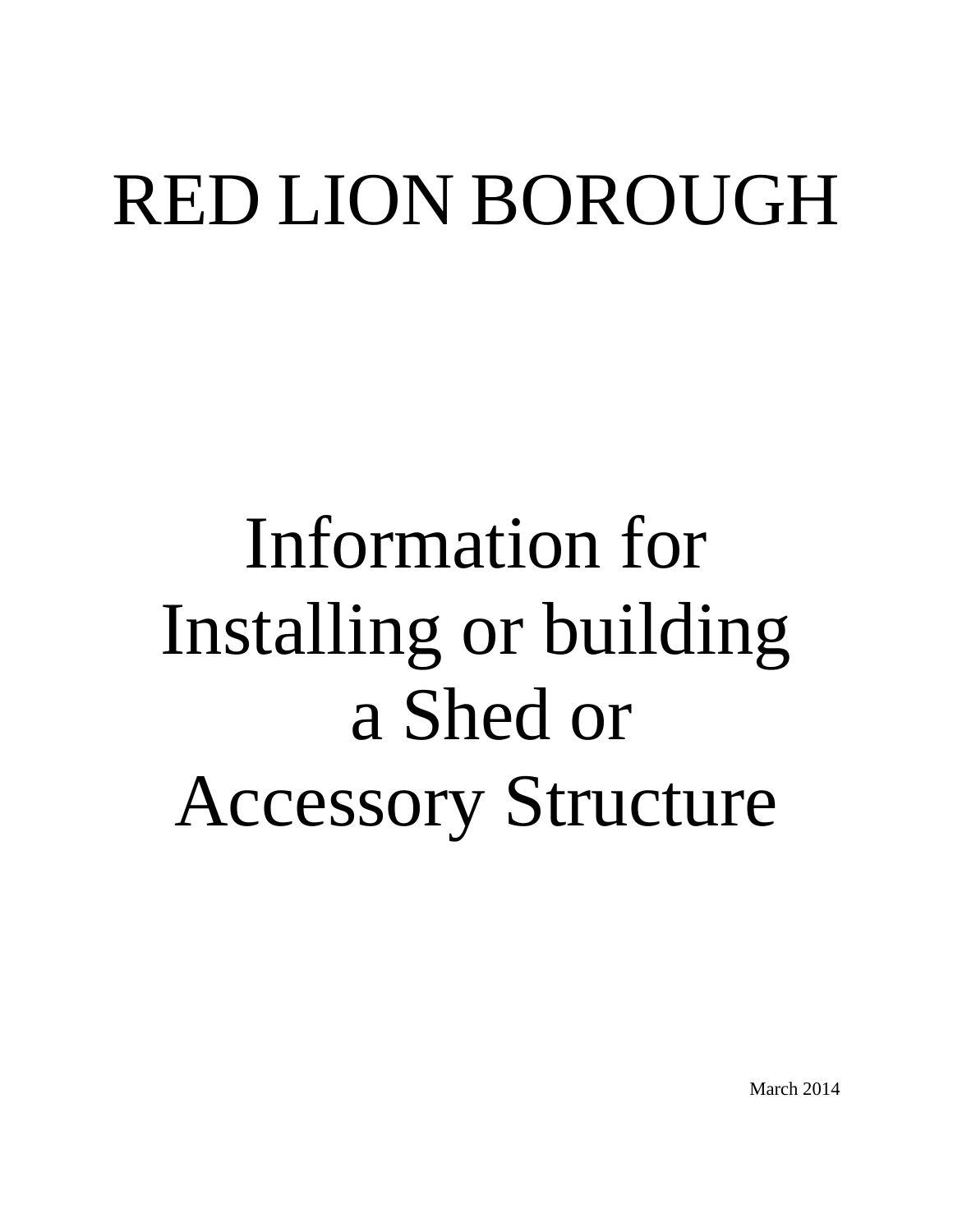# **Red Lion Borough Ordinance Requirements**

#### **DEFINITIONS:**

Utility Shed: A small building designed primarily for storage of yard and garden equipment, bicycles and miscellaneous household items incidental to a dwelling and of the type customarily made of prefabricated materials, purchased, assembled and erected by the property owner.

Accessory Structure: A building subordinate to and detached from the main building on the same lot and used for purposes customarily incidental to the principal building.

#### **ORDINANCE:**

1)Attached Structures. An accessory structure attached to the principal structure is considered a part of the principal structure for all regulatory purposes.

2) Nonattached structures. An accessory structure standing apart from the principal structure is permitted only in a rear yard; provided, however, that it is at least 3 feet from the rear lot line, 3 feet from one side lot line and at least 10 feet from the principal structure. For all other requirements, a non-attached structure is considered the same as a principal structure.

3) The height limit for an accessory building shall be 2 stories but not over 25 feet.

4) Lot coverage: Residential-Outlying zone not more than 30%: \*Residential-Town zone not more than 60%: Borough-Center zone unlimited: Commercial zone not more than 60%: Industrial zone not more than 60 %:

of the lot area may be covered by buildings including accessory buildings.

\*lots less than 40 feet wide, not more than 50%

5) Accessory structures must be maintained in a safe, secure and well maintained condition.

6) Sheds or accessory structures may not be placed within any easements or right of ways for sewer, water or storm water purposes. (Easements and right-of-ways are generally noted on a property's deed)

7) No living quarters are to be located in an accessory structure or utility shed.